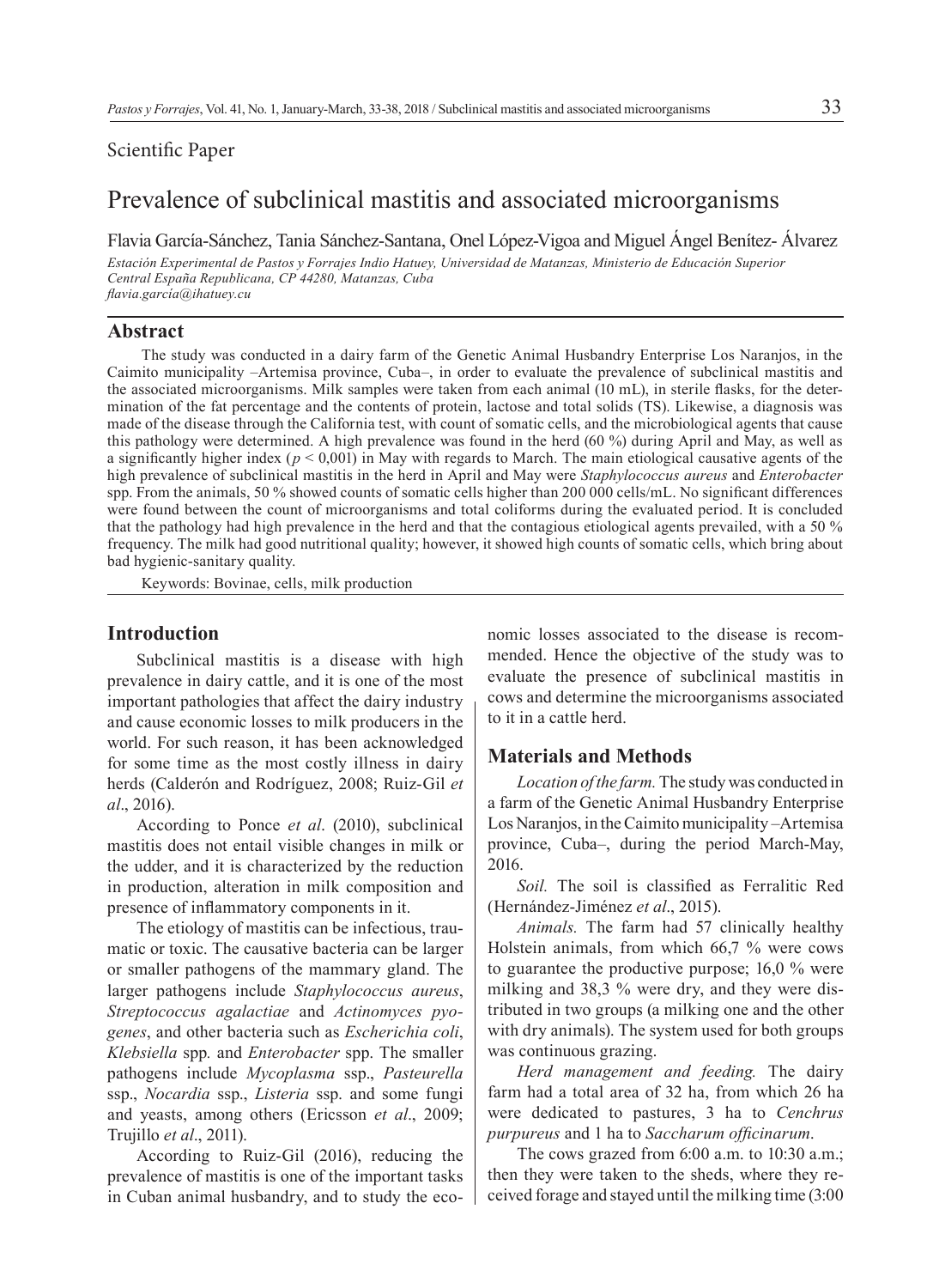p.m.). At the end of milking they were transferred to an area close to the farm, where they remained until 6:00 p.m.; later, they were taken to the shed until the next milking time (from 4:00 to 5:00 a.m.).

In the farm they were supplied commercial concentrate feed and forage (*C. purpureus*); the quantity of feedstuff supplied depended on the category and productive status of the animal. In the case of the milking group concentrate feed was supplied at a rate of  $0,450 \text{ kg}^1 \text{ kg}$  of milk, in addition to 33 kg of chopped forage per animal.

In the floristic composition of the pastureland the following prevailed: *Dichanthium annulatum*  (24,4 %), *Paspalum notatum* (44,5 %), *Megathyrsus maximus* (14,7 %) and 16,4 % of weeds.

*Sampling and inspection of the animals.* The udder and the milking routine were inspected. From each animal, milk samples (10 mL) were taken, in sterile flasks; they were transferred, in a thermos with ice, to the laboratory of the National Center of Agricultural Health –Mayabeque, Cuba– for the determination of milk quality, the diagnosis of subclinical mastitis and the microbiological diagnosis.

#### **Experimental measurements**

*Milk quality*. The samples were obtained from all the milking cows in the first 150 days of lactation. The fat percentage, protein content, lactose and total solids (TS) were determined by the infrared method (FIL-141: B, 1997), through the MilkoScan 104 A/S Foss Electric, according to Kent-Ruiz *et al*. (2014).

*Diagnosis of subclinical mastitis*. The California Mastitis Test (CMT) was carried out, which was used as qualitative method; and the content of somatic cells present in the milk was determined, according to the methodology described by Gómez-Quispe *et al.* (2014), as quantitative method.

Based on the results of the CMT a subclinical mastitis index was determined, where: negative: 1; traces:  $2, +: 3, +: 4$  y  $++: 5$  (Gómez-Quispe, 2014), which was used for the data analysis.

The prevalence of subclinical mastitis was calculated by the following formula:

Prevalence=  $\frac{\text{Number of positive animals}}{\text{Number of positive animals}}$  ×100 Number of sampled animals

*Microbiological diagnosis*. The procedure described by Kent-Ruiz (2014) was followed, which is described below:

From each sample 0,1 mL was taken, planted in Blood Agar (Columbia agar base supplemented with 5 % defibrinated sheep blood), and incubated at 37 ºC for a period of 48-72 h. The isolation was valid when more than three identical colonies were found per sample, and the samples were considered contaminated when more than three colony types appeared.

The pure cultures were tested by: catalase, oxidase and Gram staining for a presumptive diagnosis to the genus level: *Staphylococcus*, *Streptococcus*, *Corynebacterium*, among others. For the identification of *Corynebacterium* the differential growth in Tryptic Soy Agar (TSA) and TSA supplemented with 1 % of the Tween 80 species was used.

For *Staphylococcus* the species differentiation was supported by coagulase and the Voges-Proskauer test, and it was divided in *S. aureus*, coagulase-positive *Staphylococcus* (CPS) and coagulase-negative *Staphylococcus* (CNS) if the results were positive-positive, positive-negative and negative-negative/positive for both tests, respectively. For the identification of *Streptococcus* to species level the Edward medium was used following the manufacturer's indications.

The somatic cells were counted in the Minor Fossomatic (Foss, Hillerød, Dinamarca) equipment.

*Statistical processing.* The variables milk quality, total microorganisms and total coliforms were processed through a simple classification variance analysis (ANOVA), to determine the differences between the sampling months; the means were compared through Duncan's test (1955) for 5 % significance, after verifying they fulfilled the normality (Kolmogorov-Smirnov goodness-of-fit test) and variance homogeneity (Levene's test), using the statistical package SAS®. A frequency analysis was performed on the somatic cells and etiological agents.

### **Results and Discussion**

The milk quality during the studied period is shown in table 1. No significant differences were found for the percentages of fat, protein, lactose, total solids and non-fatty solids.

The fat values were similar to the ones obtained by Hernández and Ponce (2000) for this breed (3,78 %), but it is valid to state that these authors calculated the physical-chemical indicators of the milk of Holstein-Friesian cows in silvopastoral systems; while the protein values were similar to the ones reported by Peraza-González *et al.* (2015).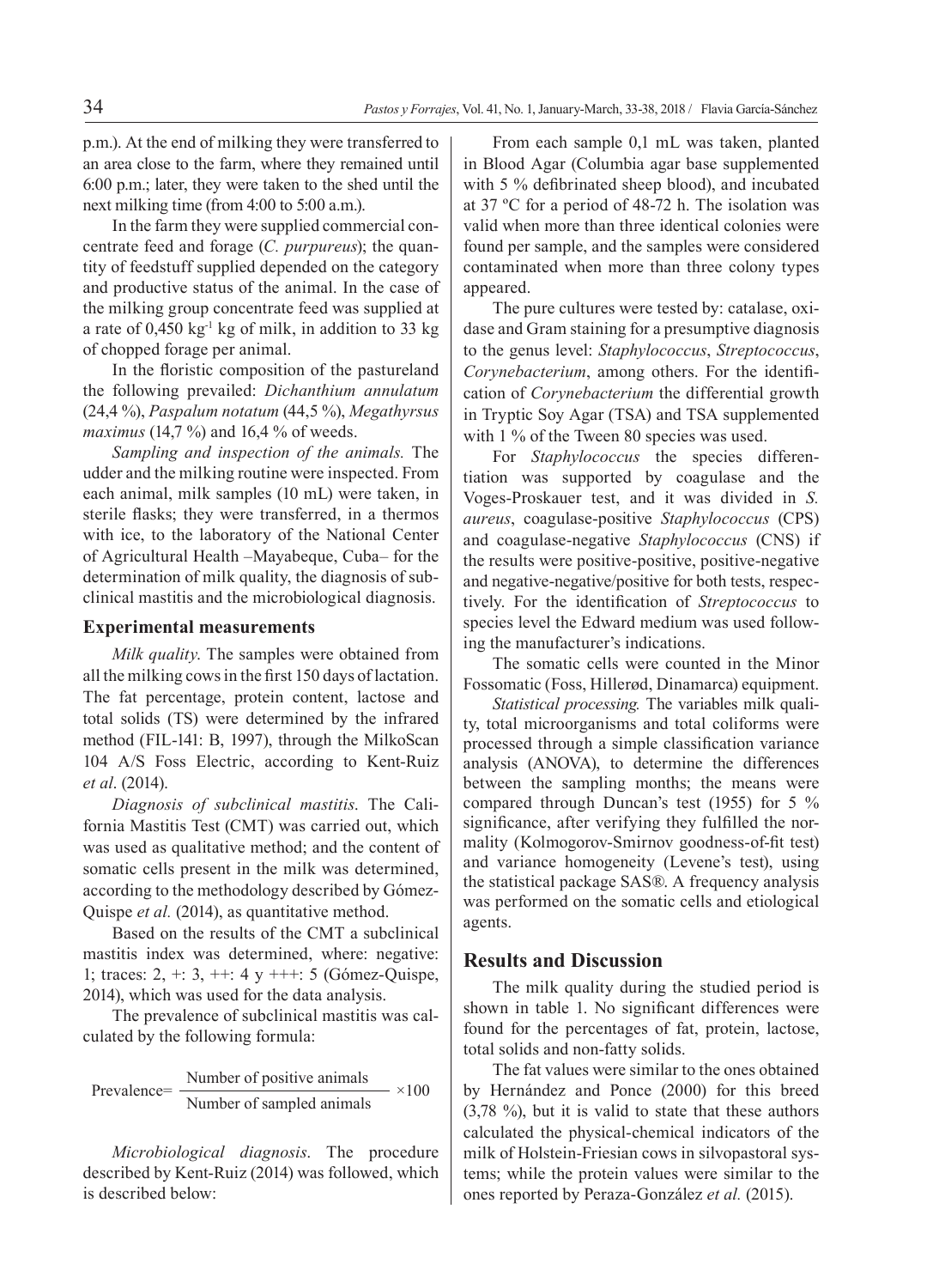|                   | March                |       | April                |       | May                  |       |           |
|-------------------|----------------------|-------|----------------------|-------|----------------------|-------|-----------|
| Indicator $(\% )$ | Mean $(\pm SE)$      | VC(%) | Mean $(\pm SE)$      | VC(%) | Mean $(\pm SE)$      | CV(%) | Sig.      |
| Fat               | $3.5 \ (\pm 0.193)$  | 20,5  | $3,5 \ (\pm 0,260)$  | 19,5  | $3,6 \ (\pm 0,246)$  | 21,6  |           |
| Protein           | $3.0 \ (\pm 0.061)$  | 7.9   | $3.0 \ (\pm 0.097)$  | 8,6   | $3,2 \ (\pm 0,134)$  | 13,4  |           |
| Lactose           | 4,3 $(\pm 0.089)$    | 7,8   | $3.7 \ (\pm 0.341)$  | 24,4  | 4,1 ( $\pm$ 0,268)   | 20,8  | <b>NS</b> |
| <b>TS</b>         | $11,5 \ (\pm 0,270)$ | 8,8   | $11,1 \ (\pm 0.512)$ | 12,3  | $11.7 \ (\pm 0.230)$ | 6,2   |           |
| <b>NFS</b>        | $8.0 \ (\pm 0.127)$  | 5.9   | 7,4 $(\pm 0.385)$    | 13,7  | $8,1 \ (\pm 0,290)$  | 11,4  |           |

Table 1. Nutritional quality of milk during the evaluated period.

TS: total solids, NFS: non-fatty solids.

Table 2 shows the prevalence and index of subclinical mastitis in the March-May period. The highest prevalence occurred in May (60 % of the animals). There was significant difference for the subclinical mastitis index; the highest values were found in May (2,6) and the lowest ones in March (1,2).

The prevalence of subclinical mastitis in April and May was higher than the one found by Ruiz *et al.* (2011) in Brazil; between 39,3 and 54,8 % for CMT in a mechanized milking system.

In a study conducted in Cienfuegos, Cuba, it was reported that among the main factors which caused the appearance of this disease were the slipping of the liners and the incorrect udder squeezing, as well as others related to management practices, mainly with the milking routine, and those depending on the animal, especially lactation days and number (Novoa *et al*., 2005).

In this sense, in the evaluation of the farm it could be observed that the milking routine was not fulfilled, which is one of the main causes in the prevalence of this disease. In addition, the final antisepsis of the nipple was not performed and it constitutes the entrance door for microorganisms.

In turn, the values found in this research are lower than the ones reported by Bonifaz and Colango (2016) in the community of Paquiestancia Cayambe canton, Ecuador, from an epidemiological study of bovine mastitis prevalence through the field California Mastitis Test*.* It was found that from the sampled quarters, 64 % was affected by some degree of mastitis.

Santivañez-Ballón *et al.* (2013) stated that Holstein cows, three to four years old and without hygiene in milking, have 74 % of probability of suffering subclinical mastitis.

A similar conclusion was arrived at by Vidales-Curequia *et al*. (2017), who determined the influence of breed and coincided in the fact that Holstein was the breed with higher prevalence of subclinical mastitis, when comparing it with different crossings

Another way of determining subclinical mastitis is through the count of somatic cells. The main factor that determines the increase of somatic cells in the milk is mastitis (McDougall *et al*., 2009; Green *et al*., 2014).

Figure 1 shows the number of somatic cells. The counts higher than 200 000 per milliliter (for 50 % of the sampled animals) mean a high percentage of subclinical mastitis in the herd (approximately 50 % of the total animals), which brings about considerable losses in milk production (Fonseca-Sánchez, 2015).

Table 2. Prevalence of subclinical mastitis during the study.

| California test, CMT | March              | April                        | May              |  |
|----------------------|--------------------|------------------------------|------------------|--|
| Negative             | 80                 | 50                           | 40               |  |
| Traces               | 20                 | 10                           | 20               |  |
| $^{+}$               |                    |                              | 30               |  |
| $^{+}$               |                    | 20                           |                  |  |
| $^{+++}$             |                    | 30                           | 10               |  |
| CMT index            | $1,20(0,1333)^{b}$ | $1,90(0,4333)$ <sup>ab</sup> | $2,60(0,4761)^a$ |  |

a, b: Different letters in the same row differ at p<0,05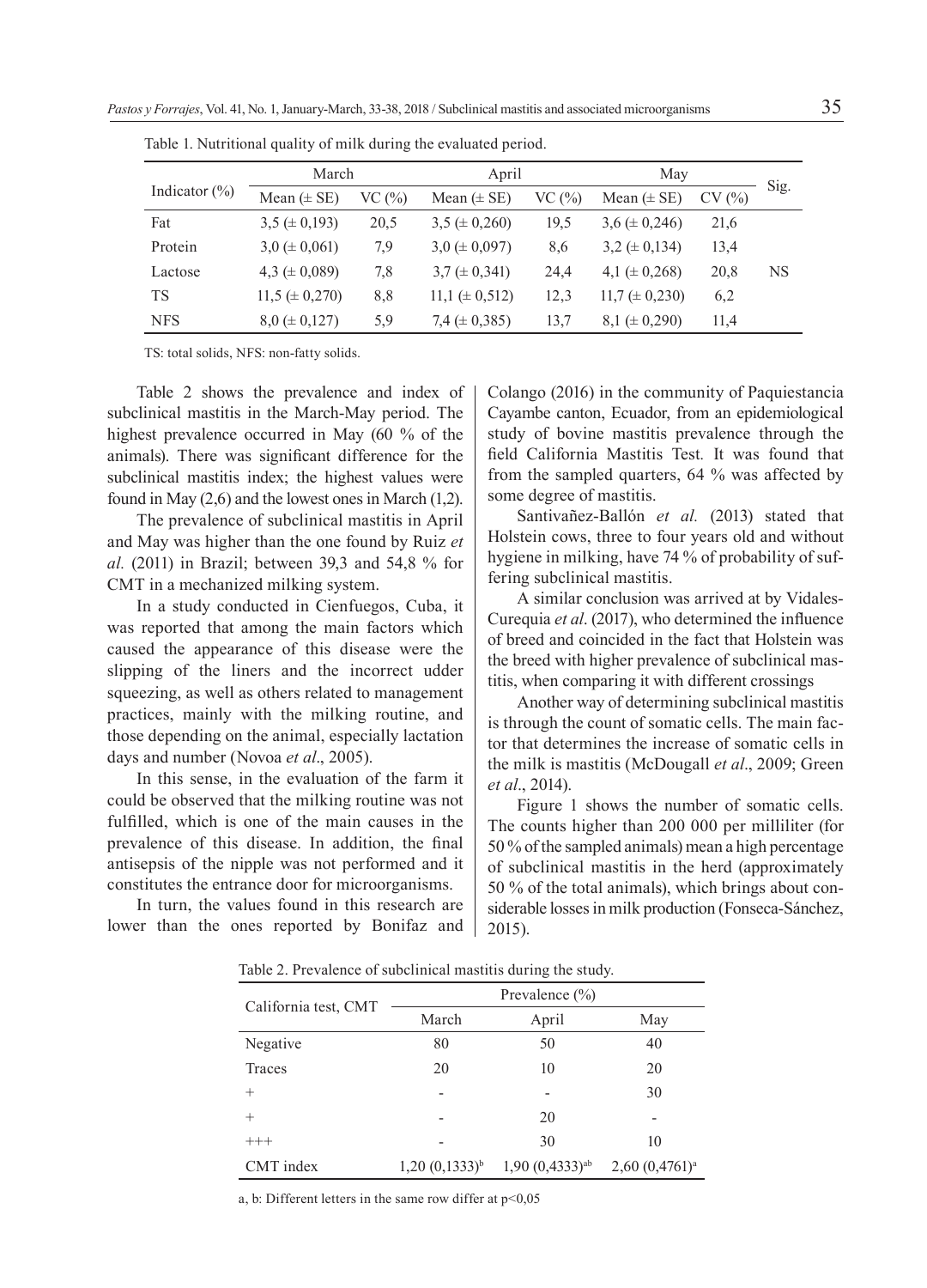

Figure 1. Count of somatic cells

Table 3 shows the count of total microorganisms and coliforms. There were no significant differences between April and May for any of the evaluated indicators.

The count of microorganisms was  $3,24 \times 10^5$ CFU/mL in the two months the experiment lasted, value which is considered high; the milk is classified as of bad quality when such count exceeds 300 x 103 CFU/mL (Calderón *et al.*, 2006). The total coliforms reached 2,30 x  $10^3$  and <  $10^3$  CFU/mL for April and May, respectively; and although no statistical differences were found, these values are considered high in good-quality milk.

The presence of coliforms is an indicator of the degree of fecal contamination which, in the case of milk, becomes an evaluator of the cleaning degree of the milker's hands, of the cleaning and disinfection of nipples and liners (Calderón, 2006). It is stated that more than 1 000 coliforms/mL can be found, and the values detected in April are over this quantity.

In order to decrease these values good animal husbandry practices should be promoted, such as the implementation of hygienic practices that guarantee clean, dry and healthy nipples, which is the first rule to obtain milk of good bacteriological quality.

The microorganisms isolated with higher frequency are shown in table 4. The most frequent pathogen was coagulase-negative *S*., with 50,0 and 53,3 % for April and May, respectively; followed by *Enterobacter* spp. with 28,6 and 26,7 % in April and May, respectively. The values of coagulase-negative *S*. exceed the ones found in Boyacá (14,5 %) by Hernández-Jiménez (2015) and Hernández *et al*. (2016).

According to Yera-Pompa and Ramírez (2016), the presence of Enterobacteriaceae in a dairy herd could be associated to the fact that they are germs that come from the intestinal tract of the animals and can be found in dung, soil and water, which indicates deficiencies in the hygiene of the environment where the milking cows are placed.

Bovine subclinical mastitis, according to the etiological agent, is classified in contagious and environmental; in the case of this study the one produced by contagious agents, whose main reservoir is the bovine (infected) mammary gland, prevailed. This mastitis can be controlled through good milking practices and drying treatments.

However, the results of this study differ from the report by Aguilar-Aldrete *et al*. (2014) when

Table 3. Count of total microorganisms and coliforms.

| Month | Total microorganisms<br>$CFU/mL \times 10^5 (\pm SE)$ | Total coliforms<br>$CFU/mL$ ( $\pm$ SE)       |
|-------|-------------------------------------------------------|-----------------------------------------------|
| April | $3.24 \ (\pm 1.399)$                                  | 2,30 ( $\pm$ 0,7394) $\times$ 10 <sup>3</sup> |
| May   | $3,24 \ (\pm 1,115)$                                  | < 10 <sup>3</sup>                             |
| Sign. | NS                                                    | NS                                            |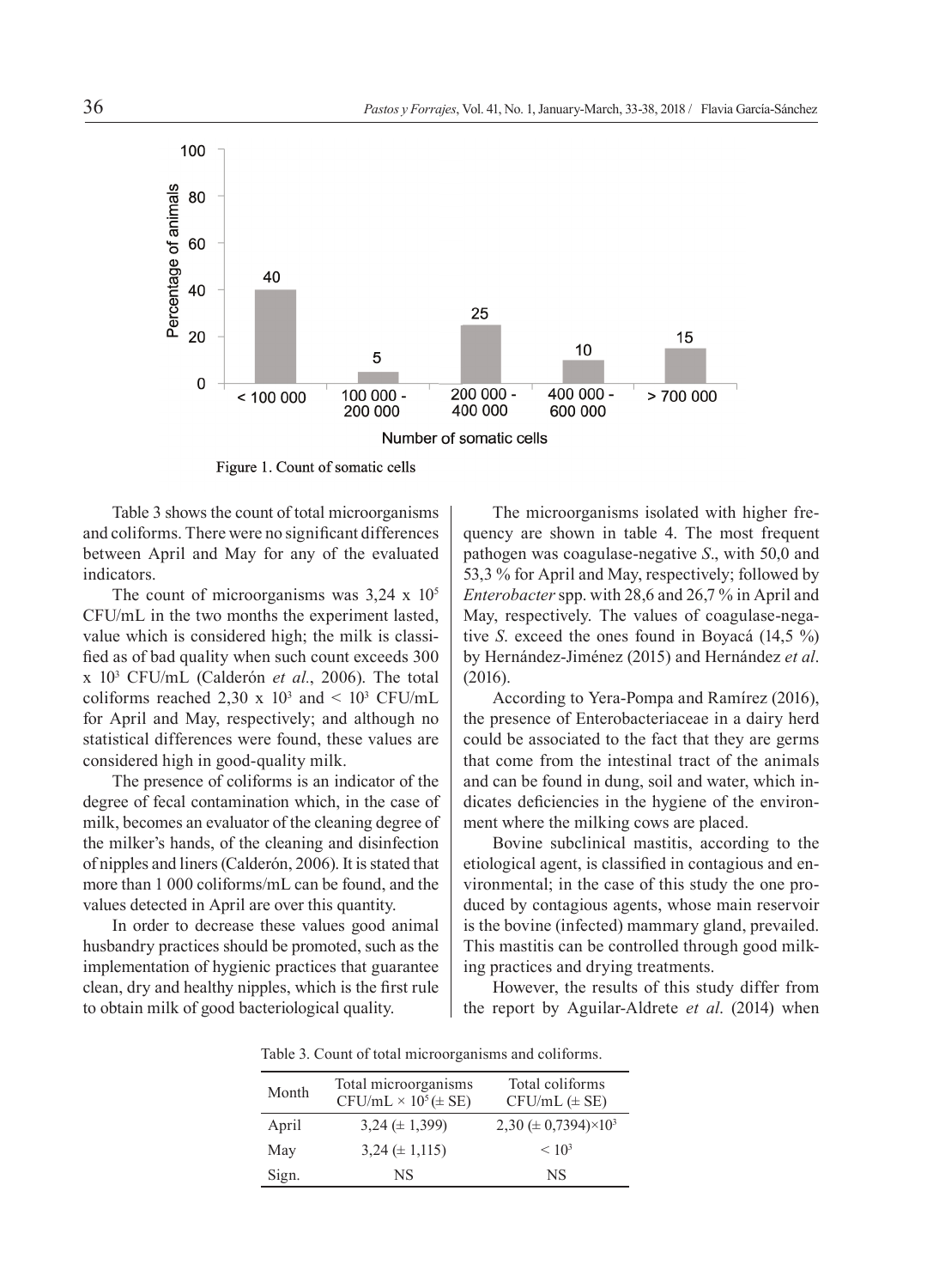|                                          | April                 |                               |                       | May                           |
|------------------------------------------|-----------------------|-------------------------------|-----------------------|-------------------------------|
| Microorganism                            | Absolute<br>frequency | Relative<br>frequency $(\% )$ | Absolute<br>frequency | Relative<br>frequency $(\% )$ |
| Streptococcus agalactiae                 |                       |                               |                       | 6,67                          |
| <i>Strepococcus</i> spp.                 | 2                     | 14,29                         |                       | 6,67                          |
| Coagulase-negative Staphylococcus aureus |                       | 50,00                         | 8                     | 53,33                         |
| Enterobacter spp.                        | 4                     | 28,57                         | 4                     | 26,67                         |
| Corynebacterirum bovis                   |                       | 5,88                          |                       |                               |
| Shigella spp.                            |                       | 5,88                          |                       |                               |
| Escherichia coli                         |                       |                               |                       | 6,67                          |
| Total                                    | 14                    | 100                           | 15                    | 100                           |

Table 4. Frequency of microorganisms during the study.

evaluating the prevalence and associated pathogens of subclinical mastitis in dairy cows in the Ciénega region of Jalisco state –Mexico–, because the microbiological analysis showed that 100 % of the samples had presence of *S. aureus* and *Salmonella* spp.

In this sense, Karimuribo *et al*. (2008) stated that the predominance of contagious pathogens could be correlated to the type of milking and/or its bad hygiene. Similar performance was obtained in Brazil where the microorganisms *Staphylococcus*  spp., *Corynebacterium* spp., *Micrococcus* spp. and *Streptococcus* spp. prevailed (Ruiz *et al*., 2011).

It is concluded that subclinical mastitis showed high prevalence and that contagious etiological agents prevailed, among them coagulase-negative *S.* with 50 % frequency.

The milk had good nutritional quality; nevertheless, it showed high counts of somatic cells, which brings about bad hygienic-sanitary quality.

## **Bibliographic references**

- Aguilar-Aldrete, A.; Bañuelos-Pineda, J.; Pimienta-Barrios, E.; Aguilar-Flores, A. & Torres-Morán, P. Prevalencia de mastitis subclínica en la región Ciénega del estado de Jalisco. *Abanico Vet*. 4 (1):24-31, 2014.
- Bonifaz, Nancy & Colango, F. Prevalencia e incidencia de mastitis bovina mediante la prueba de california mastitis test con identificación del agente etiológico, en Paquiestancia, Ecuador. *La Granja. Revista de Ciencias de la Vida*. 24 (2):43-52, 2016.
- Calderón, A.; García, F. & Martínez, Gloria. Indicadores de calidad de leches crudas en diferentes regiones de Colombia. *Revista MVZ Córdoba*. 11 (1):725-737, 2006.
- Calderón, A. & Rodríguez, Virginia C. Prevalencia de mastitis bovina y su etiología infecciosa en

sistemas especializados en producción de leche en el altiplano cundiboyacense (Colombia). *Rev. Colom. Cienc. Pecua*. 21 (4):582-589, 2008.

- Duncan, D. B. Multiple range and multiple F tests. *Biometrics*. 11 (1):1-42, 1955.
- Ericsson, H.; Lindberg, A.; Persson, K.; Ekman, T.; Artursson, K.; Nilsson, O. M. *et al.* Microbial aetiology of acute clinical mastitis and agent-specific risk factors. *Vet. Microbiol*. 137 (1-2):90-97, 2009.
- Fonseca-Sánchez, L. S. *Prevalencia de mastitis bovina mediante la prueba de california mastitis test con identificación de agente etiológico, en el centro de acopio de la leche de la comunidad el Chaupi, Cachambe, Ecuador 2014*. Tesis previa a la obtención del título de Ingeniería Agropecuario. Quito: Universidad Politécnica Salesiana, 2015.
- Gianneechini, R.; Concha, C.; Delucci, I.; Gil, J.; Salvarrey, L. & Rivero, R. Mastitis bovina, reconocimiento de los patógenos y su resistencia antimicrobiana en la Cuenca Lechera del Sur de Uruguay. *Veterinaria (Montevideo)*. 50 (196):4- 32, 2014.
- Gómez-Quispe, O. E.; Santivañez-Ballón, C. S.; Arauco-Villar, F.; Espezua-Flores, O. H. & Manrique-Meza, J. Criterios de interpretación para California Mastitis Test en el diagnóstico de mastitis subclínica en bovinos. *Rev. investig. vet. Perú*. 26 (1):86-95, 2014.
- Green, M. J.; Bradley, A. J.; Newton, H. & Browne, W. J. Seasonal variation of bulk milk somatic cell counts in UK dairy herds: Investigations of the summer rise. *Prev. Vet. Med*. 74 (4):293-308, 2014.
- Hernández, Jenny C.; Angarita, Maritza; Benavides, D. A. & Prada, C. F. Agentes etiológicos de mastitis bovina en municipios con importante producción lechera del departamento de Boyacá. *Revista investigación en salud univer-*